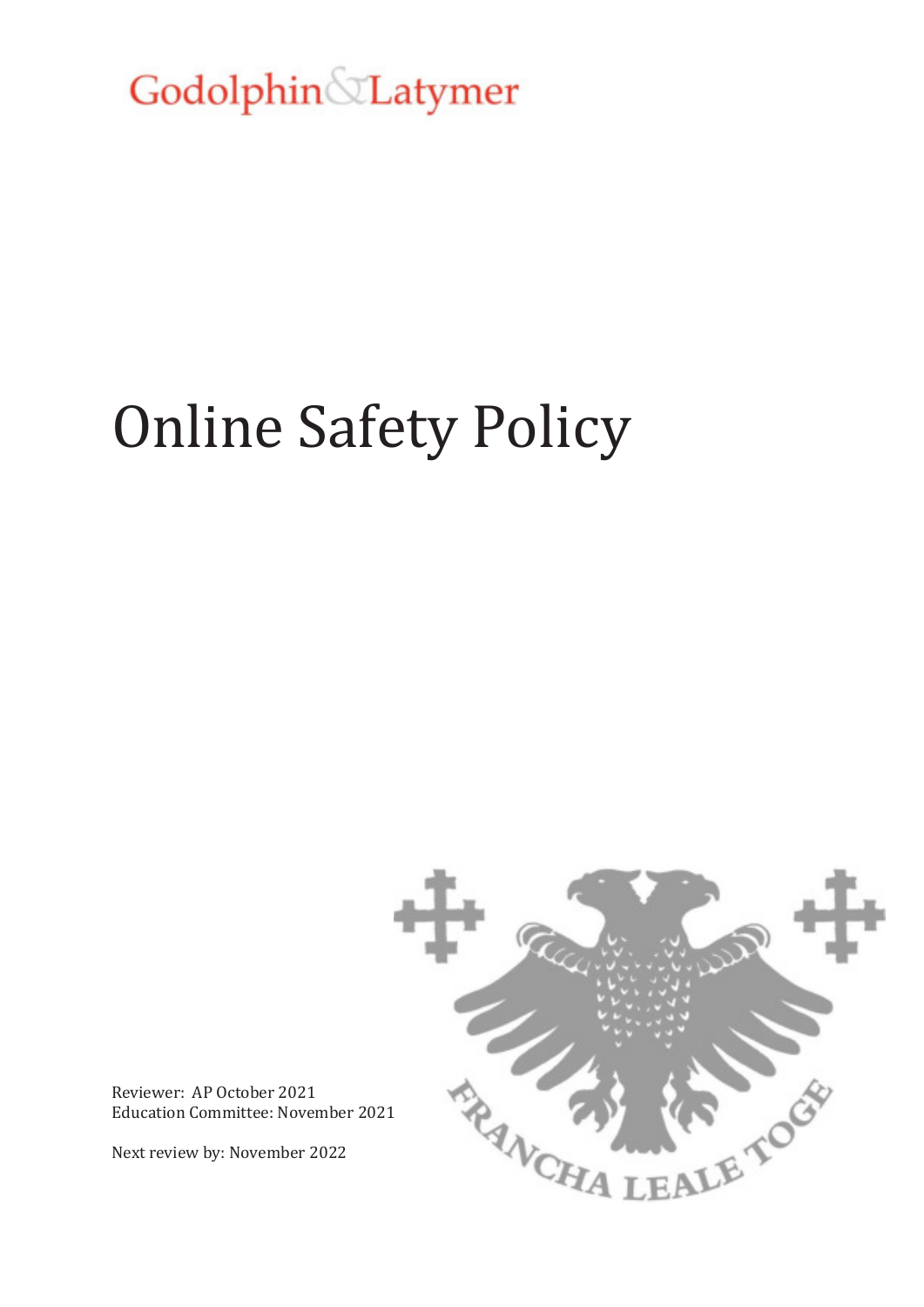## **This Policy is available to parents on the school website or as a paper copy on request to the School Office.**

# **1. Introduction**

- 1.1. New technologies have become integral to the lives of children and young people in today's society, both within schools and in their lives outside school. The internet and other digital and information technologies are powerful tools, which open up new opportunities for everyone. They can stimulate discussion, promote creativity and increase awareness of context to promote effective learning.
- 1.2. However, the use of these new technologies can put young people at risk within and outside the school. The issues encompassed by the term 'online safety' are considerable and varied but can broadly be categorised into four areas of potential risk:
	- *Conduct*: children being put at risk because of their own behaviour; for example, by sharing too much information or explicit images;
	- *Content*: being exposed to illegal, inappropriate, unreliable or harmful material; for example pornography, racist or radical and extremist views;
	- *Contact*: being subjected to harmful online interaction with other users; for example children can be contacted by bullies or people who groom or seek to abuse them; and/or
	- *Commercial exploitation*: being unaware of hidden costs and advertising in apps, games and websites; for example inadvertently spending money within an app or game.
- 1.3. Many of these risks reflect situations in the off-line world and it is essential that this Online Safety policy is used in conjunction with other school policies such as the Safeguarding (Child Protection) Policy, the Behaviour Policy, the Anti-Bullying Policy, Acceptable Use of ICT policies and other policies and procedures referred to below.
- 1.4. This policy applies to all members of the school community (including staff, pupils, parents and visitors) who have access to the school's ICT facilities both in and out of the school. It also applies to behaviour related to online safety, such as cyber-bullying, which may take place outside the school but which is linked to membership of the school. The school will address such behaviour in accordance with this policy and the Behaviour Policy.

## **2. Roles and Responsibilities**

- 2.1. *The Designated Safeguarding Lead* has overall responsibility for online safety within the school. She is responsible for maintaining the online safety incident log and monitoring it for emerging patterns or trends. She is responsible for following up on any child protection issues that may arise out of an online safety incident in accordance with the school's Safeguarding (Child Protection) Policy.
- 2.2. *The Senior Deputy Head (Pastoral)* is responsible for ensuring that online safety education is embedded in the PSHE and RSE curriculum to enable all pupils to develop an understanding of the risks as appropriate to their age and stage of development. She is responsible for approving this policy and for monitoring its effectiveness. This is carried out via review of the online safety incident log, discussions with members of staff, the pastoral team, counsellors and at Safeguarding Committee meetings.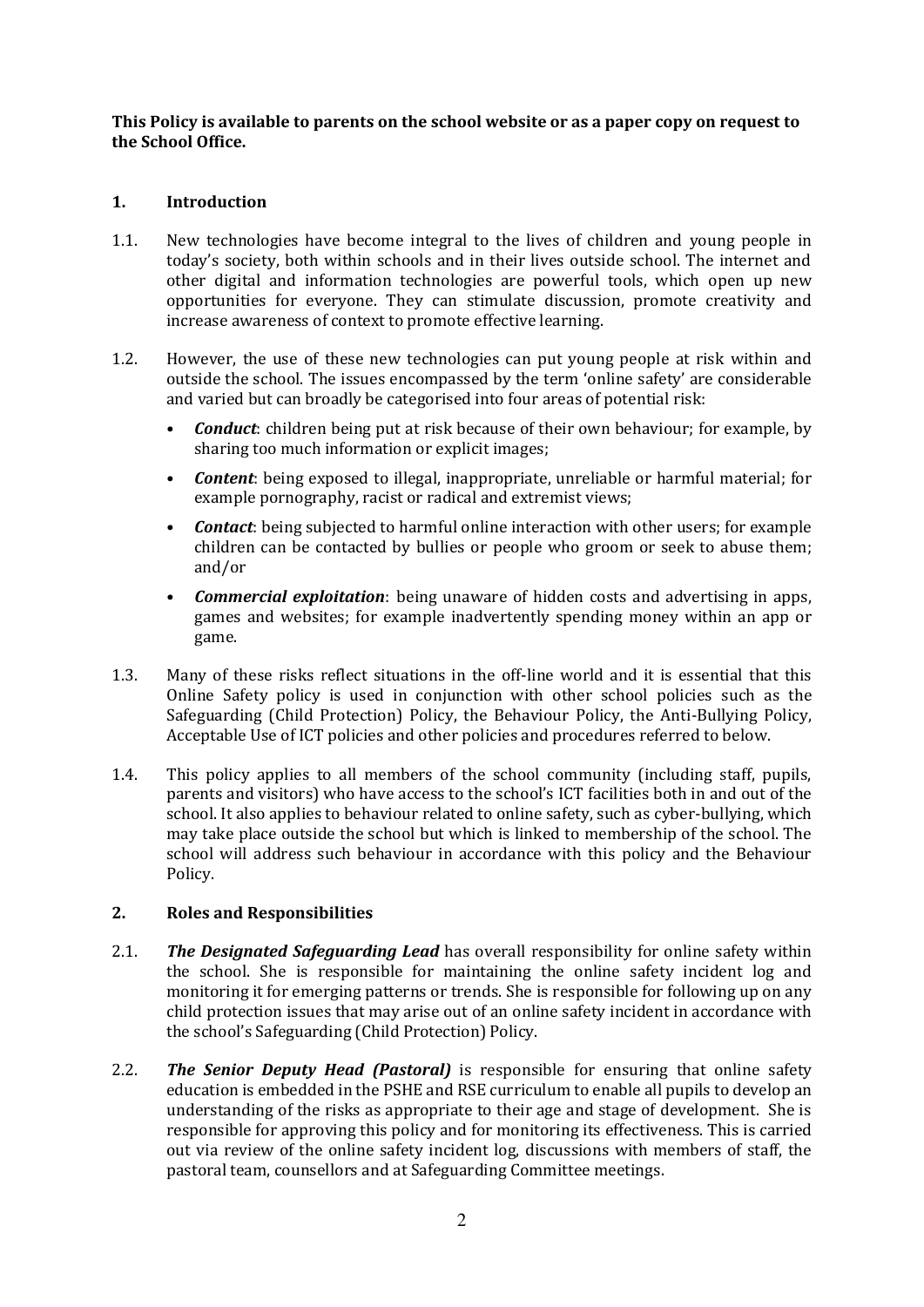- 2.3. **The Teacher in Charge of Digital Wellbeing** is responsible for the content and delivery of online safety education for pupils, staff and parents and ensuring that this is kept up to date.
- 2.4. *The IT Management Team* (the Director of Digital Strategy and IT and the IT Network Manager) are responsible for ensuring that the school's technical infrastructure is as secure as possible; that only registered users may access the school's networks and devices; that appropriate filtering is applied and updated on a regular basis and that use of the school's ICT facilities is regularly monitored to ensure compliance with Acceptable Use Policies.
- 2.5. *All staff* are responsible for ensuring that they have an up to date awareness of this policy, that they adhere to the school's Acceptable Use of ICT and Information Security policies, that they report any suspected misuse to the Senior Deputy Head (Pastoral) or Designated Safeguarding Lead as appropriate and that they help pupils to understand the Online Safety policy and related policies.
- 2.6. *Pupils* must engage with opportunities for learning about online safety and take responsibility for keeping themselves and others safe online both within and outside school. They must ensure they adhere to the Code of Conduct for Pupil's Use of ICT and understand the importance of reporting to a member of staff any abuse, misuse or access to inappropriate materials.
- 2.7. *Parents* are asked to support the school in promoting good online safety practice and to follow the guidelines in this policy.

# **3. Reducing Online Risks**

- 3.1. The online world is constantly evolving with new apps, devices, websites and material emerging all the time. The school will:
	- Ensure that appropriate filtering and monitoring is in place and take steps to ensure that users cannot access inappropriate material;
	- Consider the educational benefit of emerging technologies before allowing their use in school; and
	- Ensure, through online safety education and the school's policies and procedures, that pupils, staff and parents understand the school's expectations regarding safe and acceptable online behaviour both within and outside school.

## **4. Pupil Education and Information**

- 4.1. All new pupils receive a copy of the school's Code of Conduct for Pupils' Use of ICT. They are encouraged to discuss its contents with a parent or teacher and then confirm that they will adhere to its terms.
- 4.2. The school's PSHE programme incorporates online safety information in the context of cyber-bullying and the sharing of inappropriate images.
- 4.3. Key online safety messages are delivered as part of a Digital Wellbeing Scheme of Work in assemblies or form time. External speakers will also be invited to speak to pupils, and sometimes parents, on online safety topics. Peer education works particularly well in the context of online safety and older students may be paired with younger form groups to deliver online safety sessions.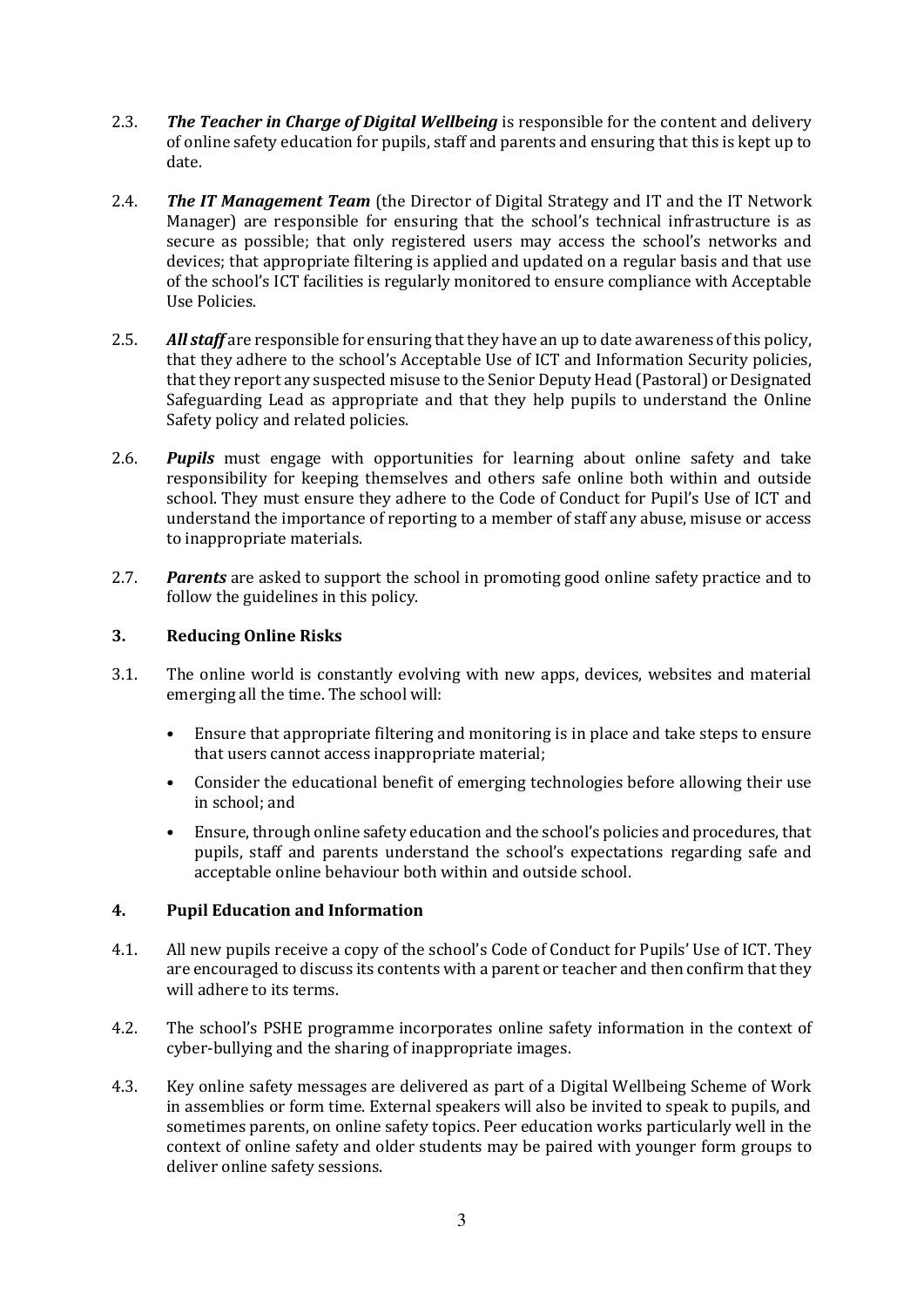4.4. A summary of the Digital Wellbeing Scheme of Work is included in the Digital Safety [Booklet](file:///C:/Users/kfrayling/AppData/Local/Microsoft/Windows/INetCache/Content.Outlook/03NT7DR4/(https:/drive.google.com/file/d/1h35KsduaQBovD-3EFbf6r3C5DZlCYW8Y/view%3fusp=sharing)) with a more detailed version available to staff.

# **5. Staff Awareness**

- 5.1. All new members of staff receive training on the school's Online Safety and Acceptable Use policies as part of their safeguarding induction. They are also given a copy of the [Digital Safety Booklet.](file:///C:/Users/kfrayling/AppData/Local/Microsoft/Windows/INetCache/Content.Outlook/03NT7DR4/(https:/drive.google.com/file/d/1h35KsduaQBovD-3EFbf6r3C5DZlCYW8Y/view%3fusp=sharing))
- 5.2. All staff receive information about online safety issues at staff meetings as and when required and as part of their regular safeguarding training updates. The Digital Safety Booklet is updated every year and is sent out to all staff as a link, or via the minutes of staff meetings.

# **6. Engagement with Parents**

6.1. The [Digital Safety Booklet](https://drive.google.com/file/d/1h35KsduaQBovD-3EFbf6r3C5DZlCYW8Y/view?usp=sharing) is given out in hard copy at parents' evenings; this forms the basis of our engagement with parents. The booklet is updated every year and sent out annually at the start of the academic year usually via email.

# **7. Use of Technology in School**

- 7.1. *Acceptable Use Agreements*: All use of the School Network, of personal devices in school and of devices owned by the school (whether on or off the school site) must comply with the Acceptable Use of ICT for Staff Policy or the Code of Conduct for Pupils' Use of ICT as applicable. Any devices used during the school day must access the internet via the school's wireless network and 'hot-spotting' via a mobile phone is strictly prohibited. Failure to comply with the relevant Acceptable Use agreement may result in disciplinary sanctions for pupils in accordance with the school's Behaviour Policy and for staff under the school's Disciplinary Procedure.
- 7.2. *Devices owned by the School* may be assigned to staff or pupils for short-term or longerterm use. Devices assigned for short-term use (for example in a particular lesson, for an exam or a school visit) must be signed in and out by the member of staff responsible. Devices assigned for longer-term use are subject to a separate agreement which must signed by the member of staff or pupil at the time the devices is issued.
- 7.3. *Personal Devices* may not be used by pupils in the Lower and Middle School during the school day without the express permission of a member of staff. The Sixth Form have permission to use personal devices with certain restrictions (see the school's Behaviour Policy). Pupils must not have any device capable of mobile communication in examinations as this will result in disqualification. If a personal device is deemed by a member of staff to be causing a distraction around school, it is liable to confiscation until the end of the school day.
- 7.4. *Wearable Tech* includes electronics that can be worn on the body, either as an accessory or as part of material used in clothing, and is able to connect to the internet, enabling data to be exchanged between a network and the device. If Wearable Tech is worn in lessons or in public areas around the school, then the 'do not disturb' or 'flight' mode must be activated.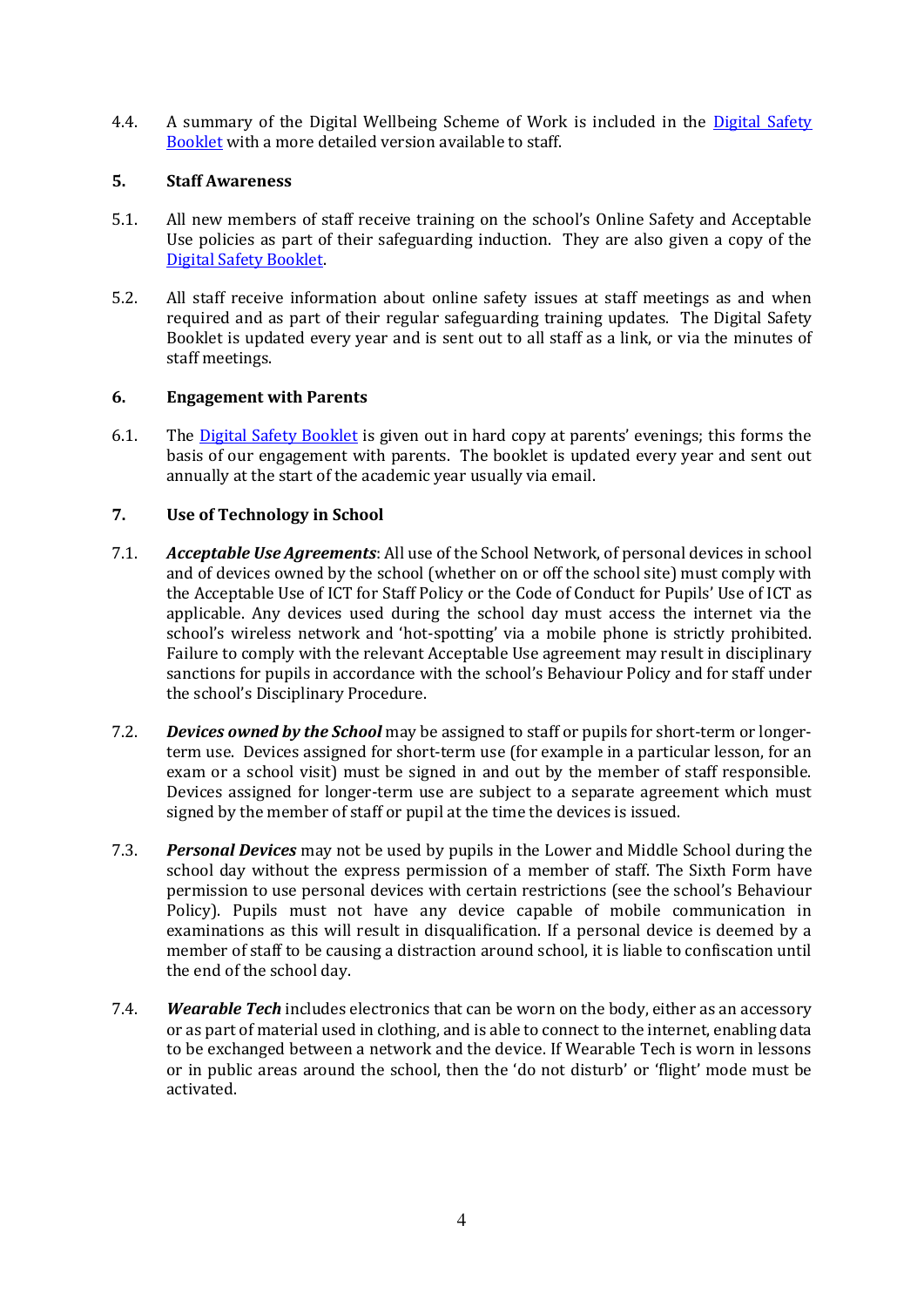## **8. Technical Infrastructure**

- 8.1. The IT Management Team reviews and audits the safety and security of the school's technical systems. This will periodically be supplemented by an external audit and review.
- 8.2. Servers, wireless systems and cabling is securely located and physical access is restricted.
- 8.3. All users are provided with a user name and password by the IT Department. Users are responsible for the security of their user name and password. All users are automatically enrolled into MFA (Multi Factor Authentication)
- 8.4. The school monitors, controls and filters internet access for all users. Websites containing illegal, pornographic, violent, abusive, terrorist or extremist material are blocked. Instant messaging and social networking sites, as well as gaming and other similar sites, will be blocked unless specifically authorised by the IT Management Team and Senior Teacher responsible for Teaching and Learning. Controls for Sixth Form users may, with parental permission, be less stringent than for pupils in the Lower and Middle School.
- 8.5. Websites visited are recorded and monitored by the ICT department. The Designated Safeguarding Lead reviews sites flagged as potentially intolerant and monitors for patterns and issues of concern. Data transfer to and from the school's facilities will be subjected to virus scanning and filtering.
- 8.6. The school would normally only access, monitor and control an individual user's data in response to specific circumstances which might imply possible misuse and following specific authorisation from either the Head or Bursar.
- 8.7. Personal data is collected, processed, stored and transferred in accordance with data protection legislation and the school's policies (see the Data Protection Policy for more information).

## **9. Social Media**

- 9.1. Social media applications include, but are not limited to: blogs; wikis; social networking sites; online discussion forums; collaborative spaces; online gaming; apps; video/photo sharing services (e.g. Instagram/Youtube); chatrooms; instant messenger; and 'micro blogging' applications (e.g. Twitter)).
- 9.2. Staff and students must not access social networking sites for personal use via school information systems, school networks or using school equipment. The school's filtering system is designed to block access to such sites as a matter of course.
- 9.3. If a member of staff considers that access to a social networking site would be appropriate for staff or a group of pupils for curricular or extra-curricular purposes, a proposal must be submitted to the IT Network Manager and Senior Teacher responsible for Teaching and Learning and authorisation received in advance. The use of social networking sites within school will only be permitted in appropriately controlled situations.
- 9.4. The safe and responsible use of social media is discussed with all new staff as part of their induction and is revisited with all staff during safeguarding update training. Safe and professional behaviour is outlined for all staff in the Acceptable Use of ICT for Staff Policy and the Staff Code of Conduct.
- 9.5. Safe and appropriate use of social media is taught to pupils as part of online safety education, via age-appropriate resources.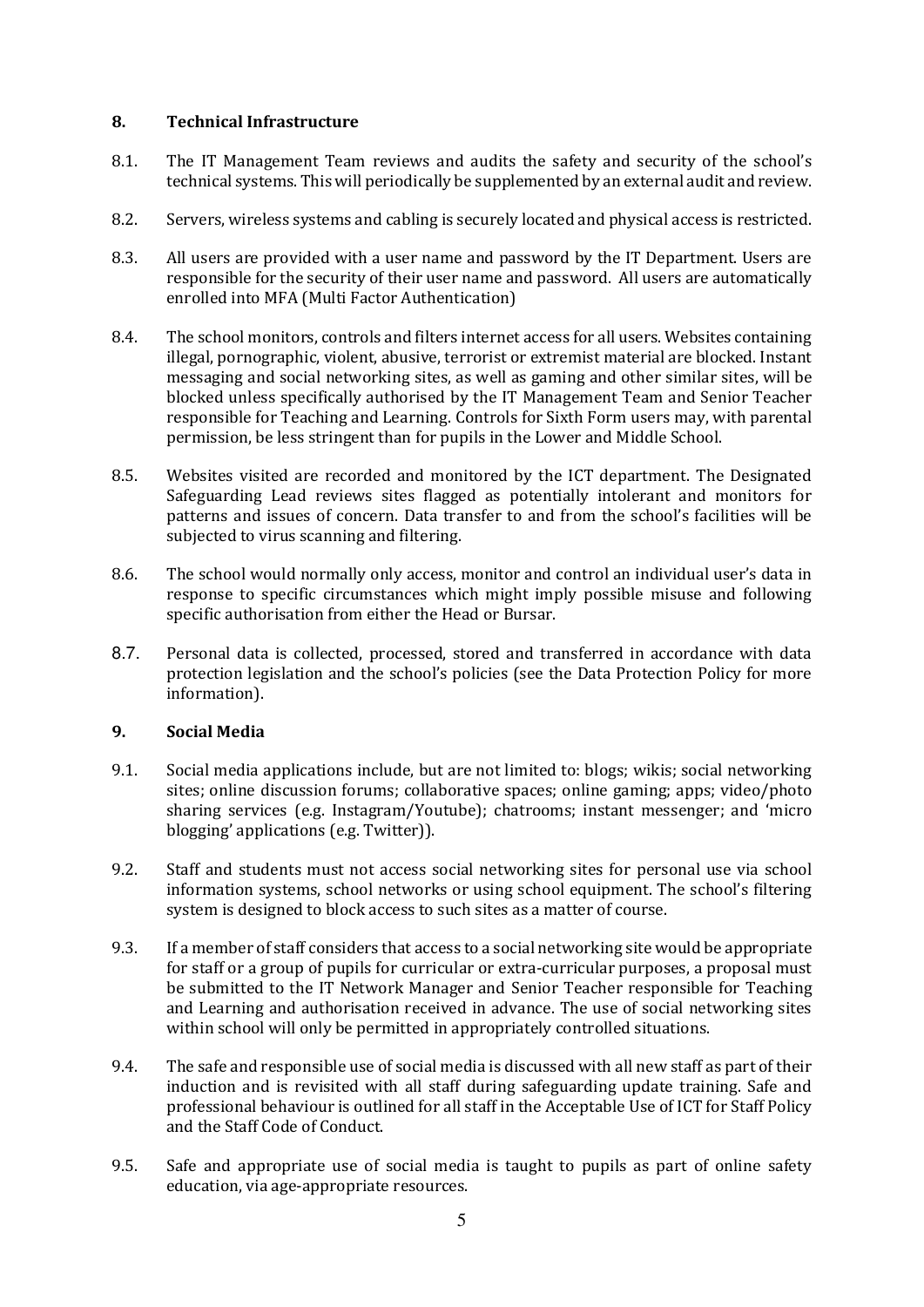## **10. Procedures for dealing with online safety incidents involving pupils**

- 10.1. If a pupil feels uncomfortable or worried by anything online or on a device, she should tell a member of staff or parent as soon as possible.
- 10.2. Any allegation, complaint, concern or suspicion that a pupil has been involved in any of the following should be reported immediately to the Designated Safeguarding Lead and action will be taken in accordance with the school's Safeguarding (Child Protection) Policy:
	- 10.2.1. Possession of, or access/attempted access to a website containing, images of child abuse;
	- 10.2.2. Possession of, or access/attempted access to a website containing, illegal (e.g. obscene or criminally racist) or terrorist or extremist material;
	- 10.2.3. Any incident by electronic means involving 'grooming' behaviour;
	- 10.2.4. Any other incident (which may include instances of cyber-bullying or sharing of inappropriate images or peer on peer abuse) that suggests that a pupil or another child has suffered or is at risk of suffering serious harm.
- 10.3. Any concern or allegation regarding the sharing of nudes or semi-nude images (also known as 'sexting' or youth produced sexual imagery) must be reported to the Designated Safeguarding Lead immediately. Staff must never view, copy, print, share, store or save the imagery themselves, or ask a child to share or download it, as this is illegal (if the image is viewed by accident this must be reported immediately to the DSL). Staff should not investigate the incident themselves or delete, or ask the child to delete, the image. The child should not be blamed or shamed but should be told that the incident will need to be reported to the DSL and that they will receive support and help. Action will be taken in accordance with this safeguarding policy, taking into account guidance published by the UK Council for Child Internet Safety: '*Sharing nudes and semi-nudes: advice for education settings working with children and young people*' which covers the creation and sharing of sexual imagery of those under 18 with others who are also under 18. Incidents involving 'sharing of nudes or semi-nudes will also be recorded by the DSL or Deputy DSL on the School's online safety incident log
- 10.4. For guidance on collecting and preserving electronic evidence in other instances, particularly, where there has been an allegation of cyber-bullying, see Appendix 1 to this policy. The IT Management Team can also be consulted to assist in establishing, capturing or preserving relevant data or other evidence.
- 10.5. Any allegation of cyber-bullying which does not fall within 10.2.4 above should be reported to the Senior Deputy Head (Pastoral) as soon as possible. Cyber-bullying incidents will be dealt with in accordance with the school's Anti-Bullying and Behaviour policies unless there is a risk of serious harm to a child and/or the incident constitutes peer on peer abuse, in which case it will also be dealt with under the School's Safeguarding (Child Protection) Policy.
- 10.6. Concerns or allegations regarding other technology related illegal activity such as fraud, copyright theft, unlicensed use of software or unlawful use of personal data should be reported to the Senior Deputy Head (Pastoral). Such concerns will be managed in accordance with the school's Behaviour Policy although referrals may be made to outside agencies as appropriate.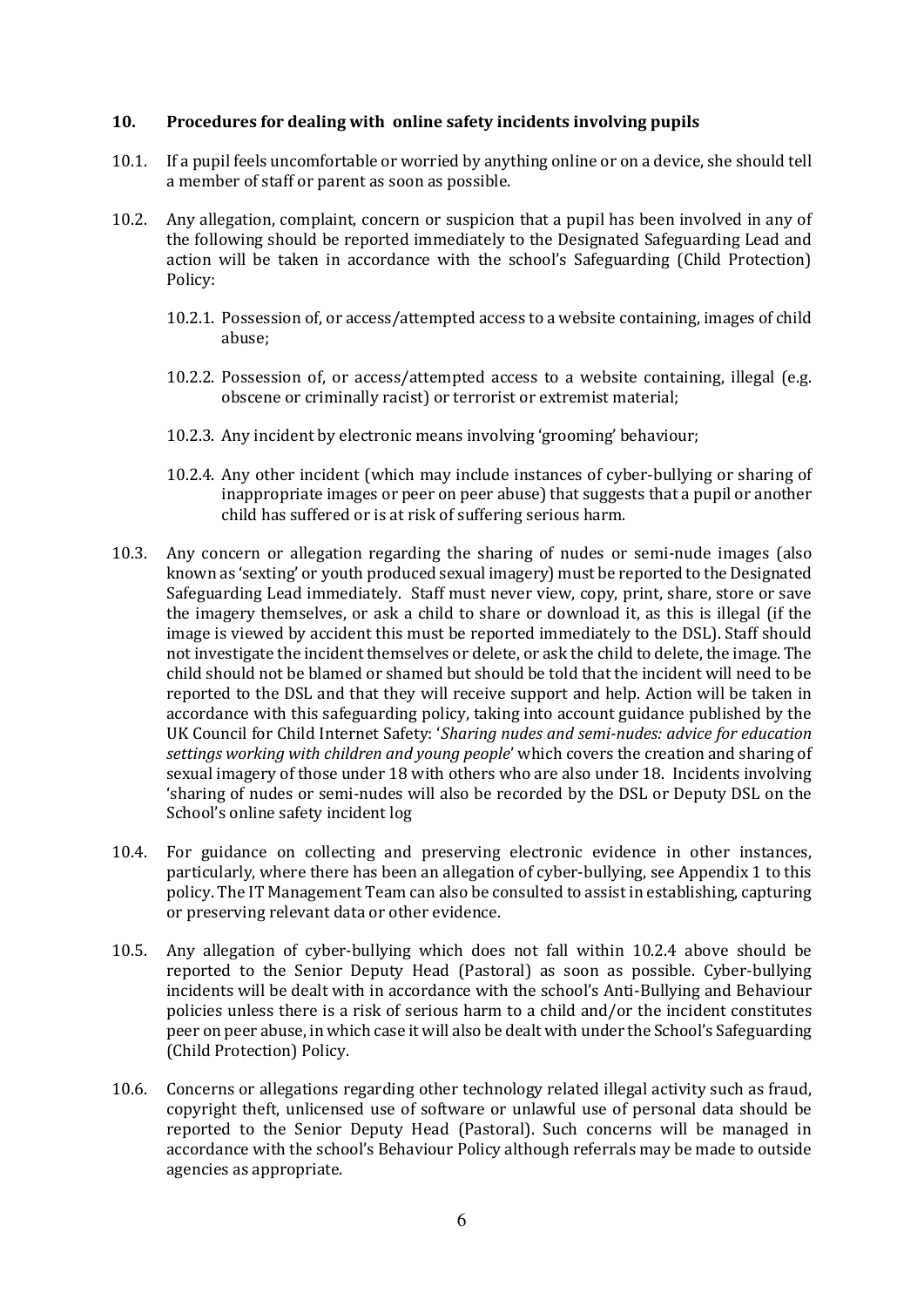- 10.7. Where there is suspicion that illegal activity has taken place, the school will contact the police using 101, or 999 if there is immediate danger or risk of harm.
- 10.8. Any other misuse of the school's ICT facilities not falling within one of the categories above should be referred to the Senior Deputy Head (Pastoral) who will take action as appropriate in accordance with the school's Behaviour policy.

## **11. Procedures for dealing with online safety incidents involving staff**

- 11.1. Any allegation, complaint, concern or suspicion that a member of staff has been involved in any of the following should be reported immediately to the Head (or to the Chair of Governors if the Head is the subject of the concern) and action will be taken in accordance with the school's Safeguarding (Child Protection) Policy, Appendix 6:
	- 11.1.1. Possession of, or access/attempted access to a website containing, images of child abuse;
	- 11.1.2. Possession of, or access/attempted access to a website containing, illegal (e.g. obscene or criminally racist) or terrorist or extremist material;
	- 11.1.3. Any incident by electronic means involving 'grooming' behaviour;
	- 11.1.4. Any other incident that suggests that a pupil or another child has suffered or is at risk of suffering serious harm from a member of staff.
- 11.2. Concerns or allegations regarding other technology related illegal activity such as fraud, copyright theft or unlawful use of personal data should be reported to the Head or the Bursar immediately. Such concerns will be managed in accordance with the school's Whistleblowing Policy and disciplinary procedures and will be referred to the police as appropriate.
- 11.3. Any other misuse of the school's ICT facilities not falling within one of the categories above should be referred to the Bursar who will take action as appropriate in accordance with the school's disciplinary procedures.

## **12. Monitoring and Review**

12.1. This policy will be reviewed at least annually and in response to any new guidance or legislation or significant developments in technology or in the event of a serious online safety incident.